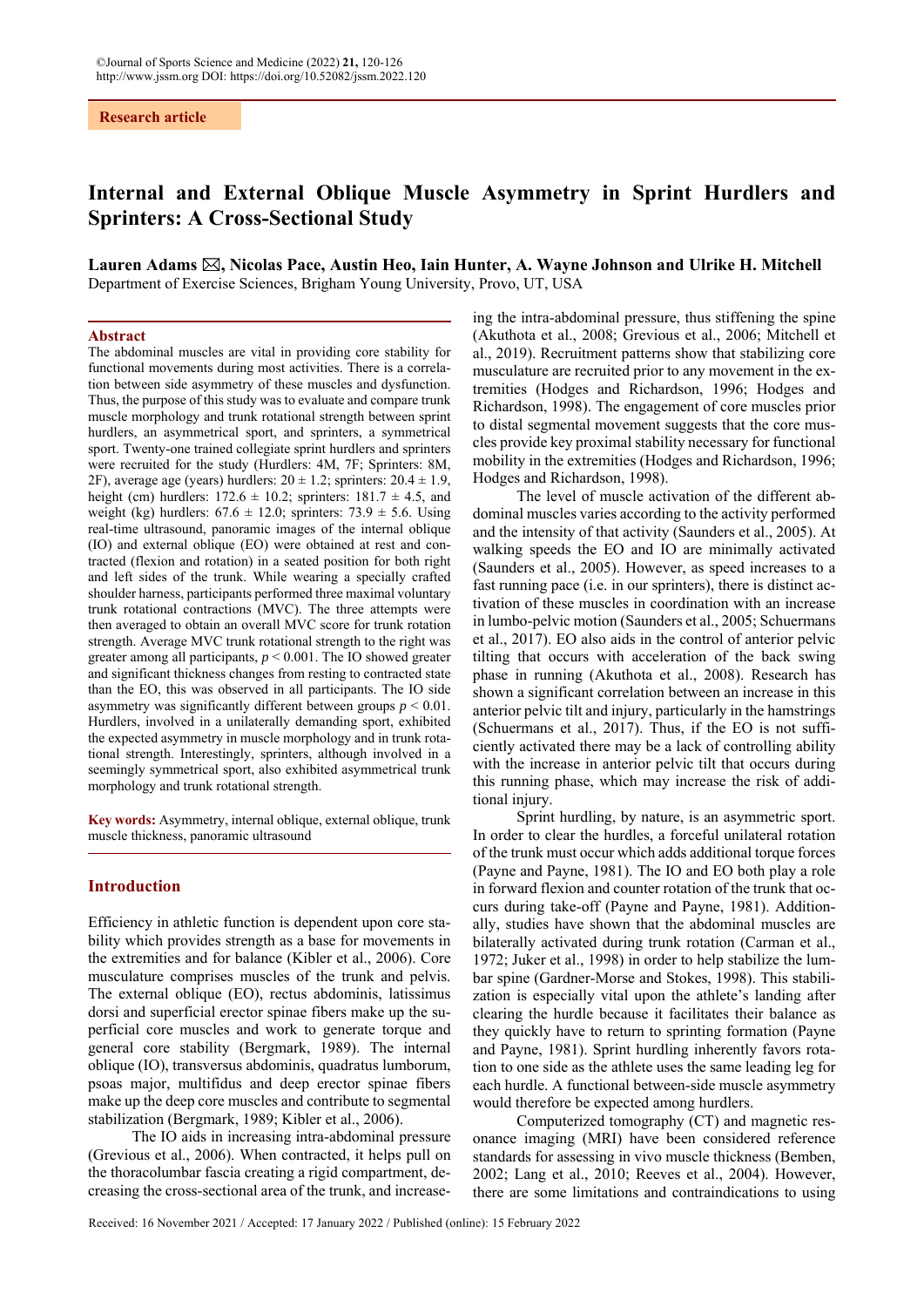these modalities including x-ray exposure with CT scans and the costly nature of MRI scans. Alternatively, ultrasonography (US) has been proven valid and reliable in the assessment of muscle size during rest and contraction (Ahtiainen et al., 2010; Koppenhaver et al., 2009; Schneebeli et al., 2014; Tanaka et al., 2021; Teyhen et al., 2011). Due to its portability, low costs, and low risk factors, US has become a popular method for muscle imaging. Abdominal muscles have been studied via ultrasound to visualize their thickness and changes in thickness during contraction. However, one drawback is it has been rather difficult to image them in a complete anterior to posterior view.

Panoramic ultrasound imaging is a method where the ultrasound probe is moved along an anatomical structure in order to capture it in its entirety. Panoramic ultrasound imaging has been used in previous studies to analyze various skeletal muscles, such as the medial gastrocnemius (Rosenberg et al., 2014), quadriceps (Scott et al., 2017), and anterolateral abdominal muscles (Tanaka et al., 2017). This technique has been reported to be valid for monitoring atrophy and hypertrophy of the quadriceps (Scott et al., 2017), reliable for simultaneous assessment of both muscle size and quality (Rosenberg et al., 2014) and to have high repeatability for measuring cross-sectional area, length and thickness of the anterolateral abdominal muscles (Johnson et al., 2021; Tanaka et al., 2017).

The purpose of this study is to measure, via panoramic ultrasound imaging, and compare muscle thickness asymmetry in the IO and EO among hurdlers and sprinters. Our hypotheses are as follows: 1) Muscle morphology asymmetry between hurdlers and sprinters will be significantly different. 2) There will be greater trunk rotational strength on the ipsilateral side to the hurdler's leading leg.

# **Methods**

#### **Research Design**

This is a cross-sectional study.

#### **Participants**

Twenty-one collegiate hurdlers and sprinters (11 hurdlers,10 sprinters) volunteered for the study. An estimated mean difference of 1.4 and a standard deviation of 1.2 was used in a power analysis based on a similar study that helped establish test-retest reliability of muscle measurements using LogicView US imaging (Johnson et al., 2021). Thus, based on an alpha of 0.05, a sample of 20 participants per group for a total of 40 participants is needed to have 80% power. However, due to limited access to athletes as a result of COVID-19 and the closure of the university, we performed a statistical analysis before the required sample size was reached. The results showed statistical significance which we are reporting here. Total sample means (standard deviations) are age (years)  $20.2 \pm 1.5$ , height (cm)  $176.9 \pm 9.1$ , and weight (kg)  $70.6 \pm 9.8$ ; with 12 males and 9 females (hurdlers: 4M, 7F; sprinters: 8M, 2F). Training between hurdlers and sprinters were the same; five days a week for two hours each day in addition to weight training four days a week for one hour. At the collegiate level it is generally accepted that athletes have at minimum of 2 years experience in their respective sport. Inclusion criteria consisted of  $(1)$  being 18 years of age or older,  $(2)$  currently being a practicing member on a collegiate track and field team and (3) not having an injury within the last six weeks which prevented them from normal participation. Approval from Brigham Young University's Institutional Review Board was obtained prior to testing, IRB ID#2020-350.

#### **Procedure**

Two researchers, one with one year and the second with two years of musculoskeletal ultrasound training, collected the data images. A set of ultrasound images was taken with the participant sitting at the edge of a treatment table. Each individual image scan lasted approximately 5 seconds. Additionally, the participants performed a trunk rotational maximal voluntary contraction in the sitting position.

Ultrasound Imaging at Rest: With the participant sitting at the edge of a treatment table, their knees and hips were positioned at a 90-degree angle and fixed to the table using soft fabric straps. Foam padding was placed between the participant's knees so that the legs remained parallel. The arms were crossed against the chest (Figure 1A). Panoramic images of the IO and EO were taken at the level of the umbilicus. To assure that the probe remained parallel to the level of the umbilicus during imaging, a soft Velcro strap was placed horizontally around the participant's waist as a guide for the probe.



**Figure 1. Subject positioning during ultrasound imaging. Figure 1A shows how each participant was positioned for ultrasound imaging at rest. Figure 1B shows the action the participants performed to image the EO and IO when contracted.**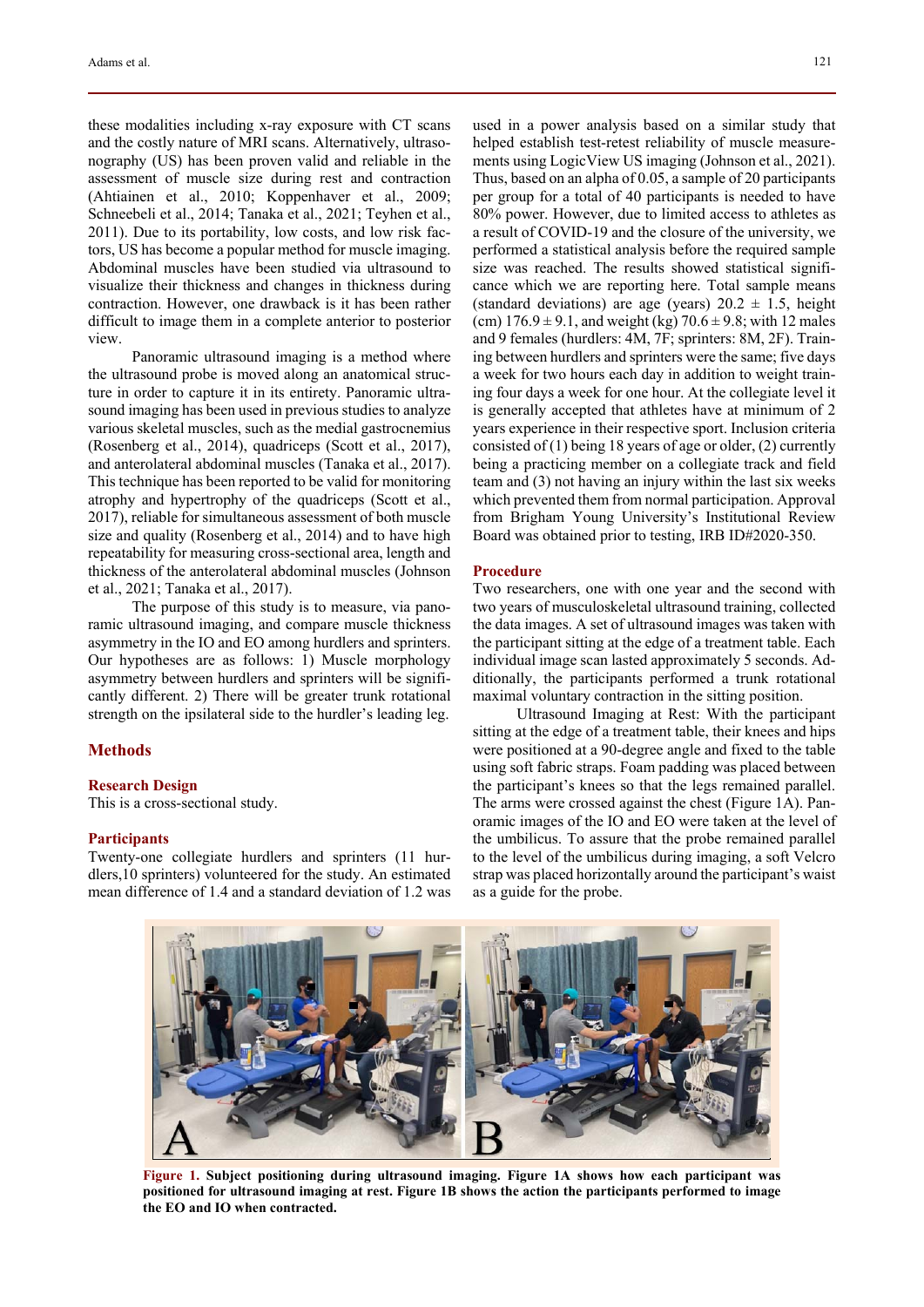A 6 - 15 MHz probe and 12L probe (Logiq s8 and Logiq e, GE Healthcare, Chicago, IL, USA) were used for image collection. The following were settings used for the ultrasounds machines; frequency: 12MHz, frame rate 25, depth: 4cm and a gain of 48. With the probes placed in transverse orientation the posterior aspect of the muscles at their attachment site was visualized then were moved anteriorly with slow continuous movement until the anterior attachment site came into view. With the participant maintaining a calm, shallow, at-rest breathing pattern, two panoramic images were taken of both right and left sides for later analysis.

#### **Maximal flexion-rotation strength measurement**

The participants put on a specially constructed shoulder harness that was fixed to a dynamometer on a pole. The table was positioned the same for each participant, at a 20 degree angle to the dynamometer. The participant made three separate attempts for a maximal isometric strength flexion-rotation. For the strength assessment for rotation to the right the athlete tried to bring their left shoulder diagonally forward and down to their right hip, keeping the core tight (Figure 1B). The process was then repeated for the strength assessment for rotation to the left, where the right shoulder was pulled diagonally forward and down towards the left hip. Instruction and practice of this isometric contraction occurred prior to data collection. For the ultrasound imaging with contraction, 25% of the total average of the three maximal voluntary contractions (MVC) was calculated. Hodges et al. 2003 studied the sensitivity of ultrasound imaging in identifying thickness changes in muscles. They found that for the IO ultrasound was only sensitive up to about 20% MVC. Anything more than about 20% detected little change. Thus, we choose to use 25% MVC to ensure we acquired majority of the detectable muscle change while still obtaining quality images.

#### **Ultrasound imaging with contraction**

Contraction of the EO and IO in the sitting position. Since contralateral EO and IO muscles contract on any given rotation, two sonographers imaged the participant's trunk simultaneously, one on the left and one on the right side. While maintaining a calm, shallow, at-rest breathing pattern, the participant performed trunk rotation to the right, as previously described (Figure 1B), while performing at only 25% of their MVC. An additional investigator monitored the dynamometer and informed the participant when they needed to adjust their contraction in order to stay on their 25% contraction force mark. Two images were captured for both right and left trunk rotations for later analysis.

#### **Measurement Analysis**

Intratester and intertester reliability for measurement outcomes proved to be excellent. Intratester reliability had a correlation coefficient of 0.96 at rest and 0.99 during contraction with a 95% confidence interval of 0.90 - 0.98 and 0.98 - 0.99 respectively. Similarly, the intertester correlation coefficient was 0.96 at rest and 0.98 during contraction with a 95% confidence interval of 0.93-0.98 and 0.95 - 0.99 respectively. Measurement of the IO and EO muscles was completed using Horos medical imaging software (Pixmeo SARL, 266 Rue de Bernex, CH-1233 Bernex, Switzerland). The open polygon tool was used to measure the transverse length of each muscle individually. The line remained equidistant between the superior and inferior fascial borders extending from the most anterior point to the most posterior point of the muscle. Half of the muscle's length was then calculated based on the total length (Figure 2). Three thickness lines were then placed. The first line positioned at the halfway mark of the total muscle length. Two additional lines were positioned on either side of the midline measurement equidistant from midline to the end of the muscle (Figure 2). The three lines (at 25%, 50% and 75% of overall muscle length) were averaged together for an inclusive estimate of muscle thickness.

## **Statistical Analysis**

Independent variables for this study were the athletic event in which the participants are involved, sprint hurdling or sprinting. Both have similar movements they perform during their respective events; however, hurdlers have additional trunk and hip rotational movements necessary for hurdle clearance. Therefore, sprinters were used as a comparison group in relation to hurdlers. The dependent variables were ratios between sides of resting and contracted muscle thickness and strength between left and right sides. For hurdlers, the ratios were calculated as the value of the side corresponding to their leading leg over the side corresponding to the trail leg. The ratios for sprinters were calculated as the value of the side corresponding to the front leg in the starting block over the side corresponding to the



**Figure 2. Measurement of IO and EO muscles. Figure 2A shows the image prior to measurement. Figure 2B shows placement of lines used to measure the thickness of each muscle.**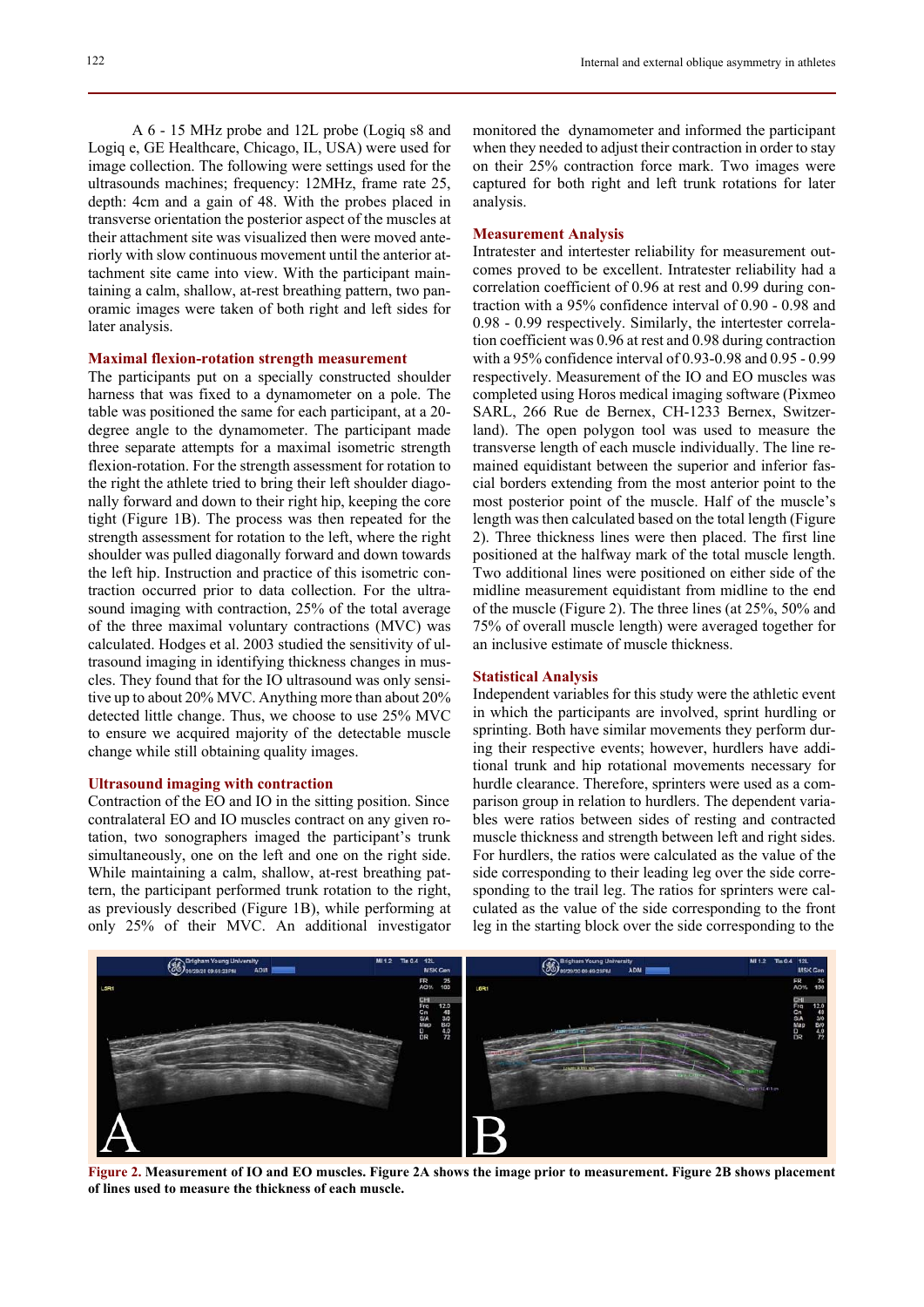back leg. Determining whether asymmetry exists for the dependent variables was completed using a mixed-model analysis with alpha set at 0.05. Additionally, a paired t-test between right side rotational strength and left side rotational strength was run to compare strength ratios amongst the hurdlers. One outlier that was greater than two standard deviations was excluded from the data set. Analysis was conducted in R (R Core Team, 2014, Vienna, Austria).

# **Results**

Participant characteristics are shown in Table 1. Only height showed a statistically different value between the two groups ( $p = 0.01$ ), all other variables had  $p$ -values > 0.05. Average trunk rotation to the right was greater among all participants,  $p < 0.001$ .

Muscle thickness for both groups in rest and contracted conditions for the IO and EO are shown in Table 2. Across all participants, the IO had greater changes in thickness from rest to contraction than the EO (Hurdlers: Left IO 41.6%, EO 11.15%; Right IO 18.2%, EO 5.0%; Sprinters: Left IO 28.5%, EO 22.2%; Right IO 54.5%, EO 12.5%). The left IO thickened the most among the hurdlers  $(p = 0.002)$ , but the right IO thickened the most among the sprinters (*p < 0.001*). The asymmetry, between left and right sides, was significantly different between hurdlers and sprinters for the IO,  $p = 0.001$ . When in the contracted state, there was a 0.4 cm thickness difference between the hurdlers' left and right IO,  $p = 0.01$ , with the left IO being thicker. There was no difference in asymmetry between conditions. The sprinters and hurdlers' asymmetry did not change differently between conditions.

|  |  |  |  |  | Table 1. Participant characteristics including trunk rotational strength measures. |
|--|--|--|--|--|------------------------------------------------------------------------------------|
|--|--|--|--|--|------------------------------------------------------------------------------------|

| <b>Variables</b>                           | <b>Sprinters</b>                  | <b>Hurdlers</b>                 |  |
|--------------------------------------------|-----------------------------------|---------------------------------|--|
| n                                          | 10(2F)                            | 11(7F)                          |  |
| Age (years)                                | $20.4 (\pm 1.9)$                  | $20 (\pm 1.2)$                  |  |
| Height (m)                                 | 1.82 ( $\pm$ 0.05)                | 1.73 ( $\pm$ 0.10)              |  |
| Weight (kg)                                | $73.9 (\pm 5.6)$                  | $67.6 \ (\pm 12.0)$             |  |
| BMI                                        | 22.4                              | 22.7                            |  |
| Average right trunk rotation strength (kg) | $32.4 (\pm 6.1)^*$                | 27.7 ( $\pm$ 9.4) *             |  |
|                                            | $p < 0.001$ ; d = 0.721           | $p < 0.001$ ; $d = 0.404$       |  |
| Average left trunk rotation strength (kg)  | $28.0 \pm (8.0)$                  | $23.9 (\pm 7.2)$                |  |
| <b>Front Foot in Starting Block</b>        | Left $(n = 8)$<br>Right $(n = 2)$ | Right $(n = 5)$<br>Left $(n=6)$ |  |
| <b>Leading Leg (Hurdlers Only)</b>         |                                   | Right $(n = 8)$<br>Left $(n=3)$ |  |

Data are mean (± standard deviation) within-group. Following mean (± standard deviation) are p-values and Cohen's d effect size for statistically significant values. \*Right trunk rotation is significantly greater than left.

|              | <b>Variable</b>     | <b>Table 2:</b> Trenage musele unemicsses (em <i>p</i> .<br><b>Sprinters</b> |                                               | <b>Hurdlers</b>   |                                                |
|--------------|---------------------|------------------------------------------------------------------------------|-----------------------------------------------|-------------------|------------------------------------------------|
|              |                     | <b>Rest</b>                                                                  | <b>Contracted</b>                             | <b>Rest</b>       | <b>Contracted</b>                              |
| Left         | <b>IO Thickness</b> | 1.4 ( $\pm$ 0.2)                                                             | $1.8 (\pm 0.6)$                               | 1.2 ( $\pm$ 0.3)  | $1.7 (\pm 0.5)^*$<br>$p = 0.002$ ; $d = 1$     |
|              | <b>EO Thickness</b> | $0.9 \ (\pm 0.2)$                                                            | 1.1 ( $\pm$ 0.2) $*$<br>$p = 0.003$ ; $d = 1$ | $0.9 \ (\pm 0.1)$ | $1.0 \ (\pm 0.2)^*$<br>$p = 0.017$ ; $d = 0.5$ |
| <b>Right</b> | <b>IO Thickness</b> | 1.1 ( $\pm$ 0.2)                                                             | $1.7 \ (\pm 0.3)^*$<br>$p < 0.001$ ; $d = 2$  | 1.1 ( $\pm$ 0.3)  | $1.3 \ (\pm 0.4)^*$<br>$p = 0.018$ ; $d = 0.5$ |
|              | <b>EO Thickness</b> | $0.8 (\pm 0.1)$                                                              | $0.9 \ (\pm 0.1)$                             | $0.8 (\pm 0.1)$   | $0.8 (\pm 0.1)$                                |

 **Table 2. Average muscle thicknesses (cm).** 

Data are mean ( $\pm$  standard deviation) within-group. p-values are compared to rest within group. Following mean ( $\pm$ standard deviation) are p-values and Cohen's d effect size for statistically significant values (\*).

## **Discussion**

This study assessed differences in thickness between sides of the IO and EO muscles between collegiate hurdlers and sprinters. Data showed that hurdlers exhibited a 40% side difference while sprinters exhibited a 67% side difference. Additionally, hurdlers presented with an 86.3% greater trunk rotation to the right, while sprinters had an 86.4% greater trunk rotation to the right compared to the left. We also observed that the EO had smaller changes in thickness between resting and contracting states when compared to the IO (Hurdlers: Left EO 0.1cm difference, Left IO 0.5cm difference, Right EO 0.0cm difference, Right IO 0.2cm difference; Sprinters: Left EO 0.2cm difference, Left IO 0.4cm difference, Right EO 0.1cm difference, Right IO 0.6cm difference).

When comparing side asymmetry between the groups, a significant difference was found in the IO. In hurdlers the left IO was larger when contracted. We would have expected the right IO to be larger since it contributes to right trunk rotation, which we found to be greater than left trunk rotation. To our knowledge, no other studies have looked at side asymmetry compared to trunk rotational strength in hurdlers and sprinters.

Because we assessed athletes from two different running sports, with differing rotational components, we need to discuss findings by individual sport. For sprint hurdlers, using the leading leg as the reference side to compare trunk rotational strength is ideal as they typically have the same leading leg as they clear each hurdle. During the takeoff phase the athlete flexes their leading leg at the hip and knee approaching the hurdle, then extends it and passes over the hurdle. It is critical that during this phase there is a forward lean (trunk flexion) and counter rotation of the upper body towards the leading leg to offset the angular momentum the leading leg creates (Payne and Payne,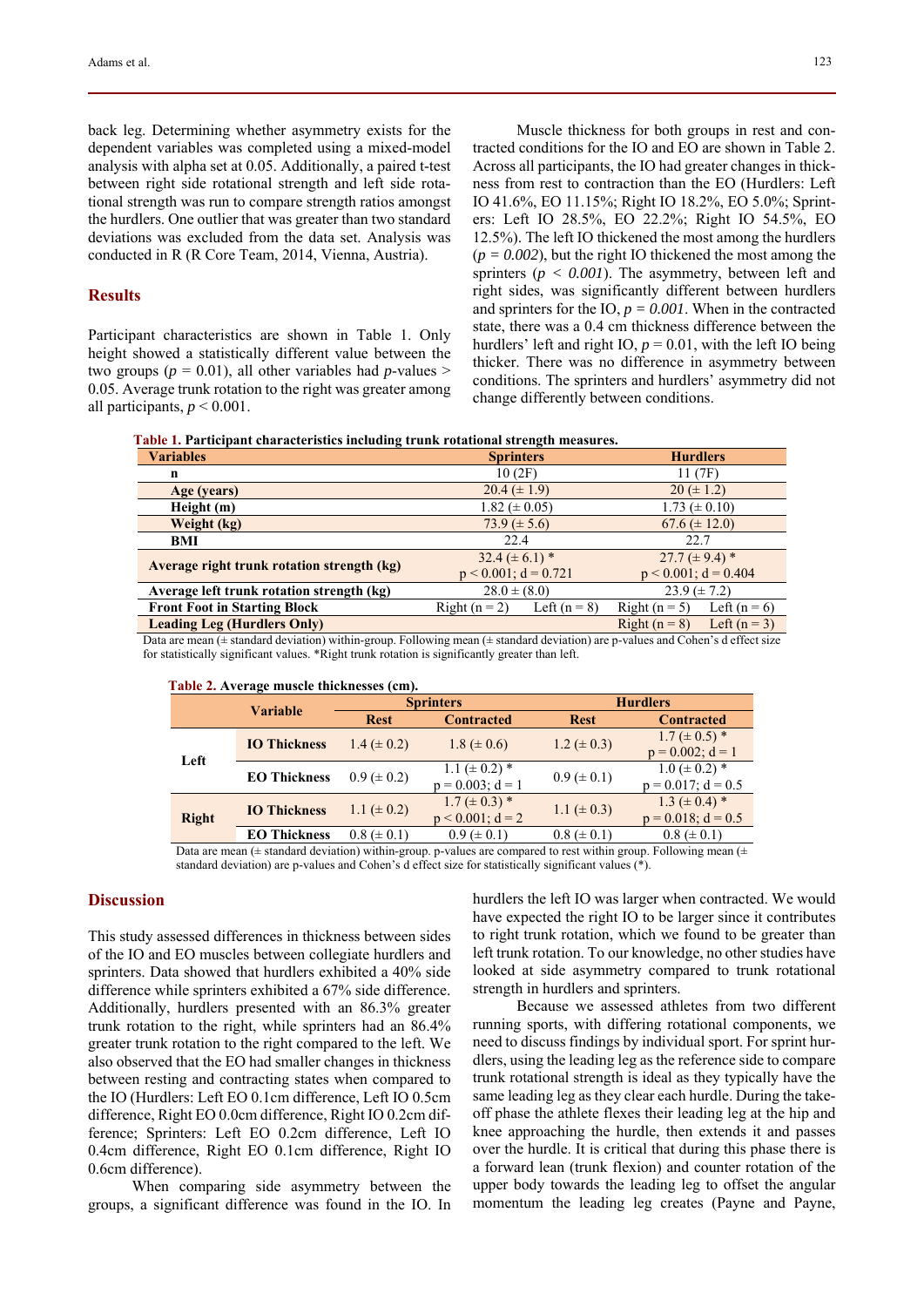1981). As the majority of our hurdlers have a right leading leg ( $n = 8$ ) and need to therefore perform a counter rotation of the trunk to the right, it could explain the stronger right side trunk rotational strength found. To our knowledge, the relationship of trunk rotational strength and leading leg has not been studied.

Sprinters, performing a seemingly symmetrical repetitive motion, need to exhibit a high block-exit velocity in order to be successful in their sport (Sandamas et al., 2018). This is obtained by executing explosive forces to propel the athlete forward. Contralateral rotation of the trunk is needed to counter these forces and keep body position square to the front. Most of our sprinters had a forward left leg in the start block ( $n = 8$ ). This necessitates a strong trunk rotation to the right with the first step out of the block, possibly explaining the stronger right trunk rotational strength. The biomechanics of sprint starts have been studied (Bergamini et al., 2013; Bezodis et al., 2019; Harland and Steele, 1997), however to our knowledge, none discuss the rotation of the trunk.

We observed that the EO had smaller thickness changes in general when compared to the IO. The discrepancy in changes of EO and IO thickness between muscles could have various explanations. One, the fiber orientation pattern may not allow us to fully investigate the contraction capabilities of the EO. The most posterior fibers of the EO run in a nearly vertical orientation and the anterior fibers take an increasingly more medial direction with the most anterior fibers approaching horizontal (Moore et al., 2018). As we only imaged at one level in the transverse plane, a complete representation of the EO contraction may not have been represented. Two, the ultrasound method used only images in two dimensions while muscle contraction occurs in three dimensions (Hodges et al., 2003). The EO may have greater changes occurring in width rather than thickness, which we did not image via ultrasound.

Interestingly, within our hurdler sample, the left IO displayed greater thickness changes with contraction than the right IO (difference of 0.5 cm and 0.2 cm, respectively). We expected the right IO to show a greater change in thickness as the participants' trunk rotational strength was greatest to the right. Conversely, there was a significant thickness change in the left EO from rest to contraction which also produces right trunk rotation and therefore could be a factor in the greater right side rotational forces.

Furthermore, our sprinters showed a greater thickness change in their right IO, which could be related to their greater right side trunk rotational strength. Rankin et al. (2006) and Teyhen et al. (2012) both found no significant differences between sides with contraction in a normal population (Rankin et al., 2006; Teyhen et al., 2012). However, neither of them had subjects placed in the same position as the current study and only captured ultrasound images at one location. Capturing a panoramic image and placing the subjects in a more functional position may allow our findings to be more representative of the muscle as a whole.

Very few studies have used real-time ultrasound to study the EO. Hodges et al. (2003) stated that ultrasound cannot detect changes of the EO due to inconsistent

contraction thicknesses of the muscle when compared to EMG readings (Hodges et al., 2003). However, Hodges et al. (2003) only had a sample size of three and did not have the subjects perform movements that elicit the primary function of the EO, which is flexion with contralateral rotation. Rather the action he used was abdominal hollowing, a movement usually used to isolate the transversus abdominis. Even with a larger sample size of 57 the EO still only showed minimal changes in thickness with this hollowing maneuver (Mannion et al., 2008). One study tested abdominal muscle activity during respiration and also showed no changes in EO thickness with maximal expiratory efforts (Misuri et al., 1997). However, when measuring thickness changes of the EO with isometric trunk rotation, significant changes were found using real-time ultrasound (John and Beith, 2007). This demonstrates that thickness changes can be visualized and measured when the subject performs the appropriate movement for muscle contraction.

Subject positioning needs to be taken into consideration when assessing thickness changes of the abdominal muscles, which varies across studies. One study showed a significant difference in thickness of the IO with the subject in a horizontal side-support position with a contractedto-rest thickness ratio of  $1.88 \pm 0.52$  (Teyhen et al., 2008). Another study tested in the supine position and with contraction via abdominal hollowing and observed a significant thickness increase in the IO (Hides et al., 2006). Our participants were in an upright seated position performing a flexion-rotation contraction which also provided significant results. We chose to put the participants in a seated position to facilitate proper contraction of the EO and IO (a flexion-rotation motion). This poses the question of which muscle contraction command used, and what position of the subject, is most representative for these muscles. A study comparing the various positions using ultrasound to EMG may be warranted.

Limitations: Data for the current study was collected during COVID-19. Due to closure of the university our sample size was smaller than the required size according to our power analysis. In future studies a larger sample size may strengthen the outcomes.

#### **Conclusion**

An asymmetrical sport, like hurdling, produces an asymmetry in trunk rotational strength in addition to a functional asymmetry in trunk muscle morphology. Sprinting, a seemingly symmetrical sport, would be expected to produce symmetric trunk muscles and trunk rotational strength. However, this is not the case in collegiate sprinters as they exhibit a significantly greater trunk rotational strength to the right.

#### **Acknowledgements**

We thank the participants for their participation in the study. We declare that the study complied with current laws of the country in which it was performed. This study was funded by internal departmental funds. All authors declare no conflict of interest. The datasets generated during and/or analyzed during the current study are not publicly available, but are available from the corresponding author who was an organizer of the study.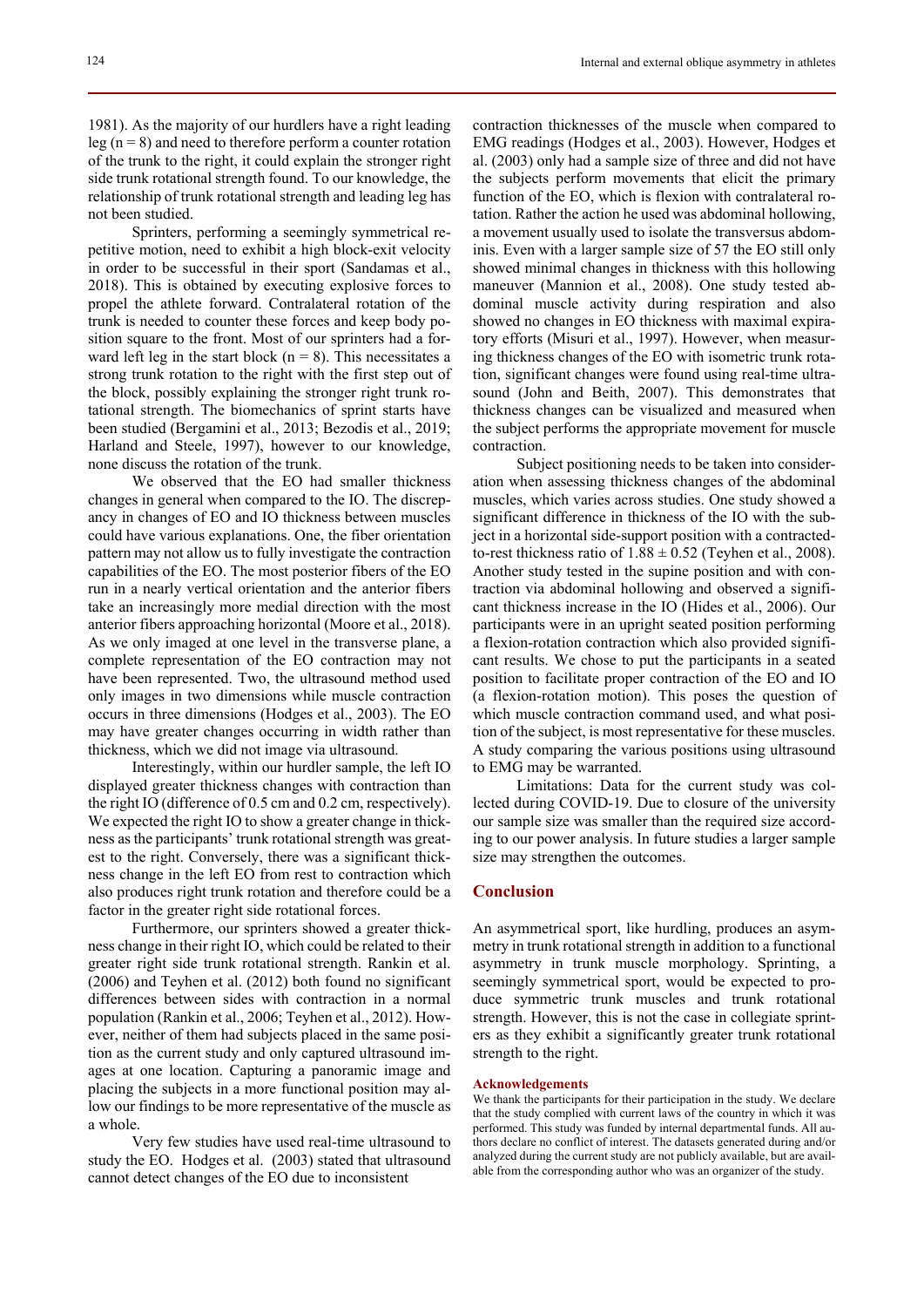#### **References**

- Ahtiainen, J.P., Hoffren, M., Hulmi, J.J., Pietikäinen, M., Mero, A.A., Avela, J. and Häkkinen, K. (2010) Panoramic ultrasonography is a valid method to measure changes in skeletal muscle crosssectional area. *European Journal of Applied Physiology* **108**. https://doi.org/10.1007/s00421-009-1211-6
- Akuthota, V., Ferreiro, A., Moore, T. and Fredericson, M. (2008) Core Stability Exercise Prinicples. *Current Sports Medicine Reports* **7,** 39-44.

https://doi.org/10.1097/01.CSMR.0000308663.13278.69

- Bemben, M.G. (2002) Use of diagnostic ultrasound for assessing muscle size. *Journal of Strength and Conditioning Research* **16,** 103- 108. https://doi.org/10.1519/00124278-200202000-00016
- Bergamini, E., Guillon, P., Camomilla, V., Pillet, H., Skalli, W. and Cappozzo, A. (2013) Trunk inclination estimate during the sprint start using an inertial measurement unit: A validation study. *Journal of Applied Biomechanics* **29,** 622-627. https://doi.org/10.1123/jab.29.5.622
- Bergmark, A. (1989) Stability of the lumbar spine: a study in mechanical engineering. *Acta Orthopaedica Scandinavica* **60,** 1-54. https://doi.org/10.3109/17453678909154177
- Bezodis, N.E., Willwacher, S. and Salo, A.I.T. (2019) The biomechanics of the track and field sprint start: a narrative review. *Sports Medicine* **49,** 1345-1364. https://doi.org/10.1007/s40279-019- 01138-1
- Carman, B.J., Blanton, P.L. and Biggs, N.L. (1972) Electromyographic study of the anterolateral abdominal musculature utilising indwelling electros. *American Journal of Physical Medicine & Rehabilitation* **51,** 113-129.
- Gardner-Morse, M.G. and Stokes, I.A. (1998) The effects of abdominal muscle coactivation on lumbar spine stability. *Spine* **23,** 86-92. https://doi.org/10.1097/00007632-199801010-00019
- Giacomini, M.B., da Silva, A.M.V., Weber, L.M. and Monteiro, M.B. (2016) The Pilates Method increases respiratory muscle strength and performance as well as abdominal muscle thickness. *Journal of Bodywork and Movement Therapies* **20,** 258-264. https://doi.org/10.1016/j.jbmt.2015.11.003
- Grevious, M.A., Cohen, M., Shah, S.R. and Rodriguez, P. (2006) Structural and Functional Anatomy of the Abdominal Wall. *Clinics in Plastic Surgery* **33,** 169-179. https://doi.org/10.1016/j.cps.2005.12.005
- Harland, M.J. and Steele, J.R. (1997) Biomechanics of the sprint start. *Sports Medicine* **23,** 11-20. https://doi.org/10.2165/00007256- 199723010-00002
- Hides, J., Wilson, S., Stanton, W., McMahon, S., Keto, H., McMahon, K., Bryant, M. and Richardson, C. (2006) An MRI Investigation Into the Function of the Transversus Abdominis Muscle During "Drawing-In" of the Abdominal Wall. *Spine* **31,** 175-178. https://doi.org/10.1097/01.brs.0000202740.86338.df
- Hodges, P.W. and Richardson, C.A. (1996) Inefficient Muscular Stabilization of the Lumbar Spine Associated With Low Back Pain: A Motor Control Evaluation of Transversus Abdominis. *Spine* **21,** 2640-2650.

https://doi.org/10.1097/00007632-199611150-00014

- Hodges, P.W., Pengel, L.H.M., Herbert, R.D. and Gandevia, S.C. (2003) Measurement of muscle contraction with ultrasound imaging. *Muscle & Nerve: Official Journal of the American Association of Electrodiagnostic Medicine* **27,** 682-692. https://doi.org/10.1002/mus.10375
- Hodges, P.W. and Richardson, C.A. (1998) Delayed postural contraction of transverus abdominis in low back pain associated with movement of the lower limb. *Jornal of Spinal Disorders* **11,** 46- 56. https://doi.org/10.1097/00002517-199802000-00008
- John, E.K. and Beith, I.D. (2007) Can activity within the external abdominal oblique be measured using real-time ultrasound imaging? *Clinical Biomechanics* **22,** 972-979. https://doi.org/10.1016/j.clinbiomech.2007.07.005
- Johnson, A.W., Adams, L., Kho, J.B., Green, D.M., Pace, N.B., Mitchell, U.H. (2021) Extended field-of-view ultrasound imaging is reliable for masuring Transversus Abdominis muscle size at rest and during contraction. *BMC Musculoskeletal Disorders* **22,** 1- 10. https://doi.org/10.1186/s12891-021-04157-0
- Juker, D., McGill, S., Kropf, P. and Steffen, T. (1998) Quantitative intramusclular myoelectric activity of lumbar portions of psoas and the abdominal wall during a wide variety of tasks. *Medicine & Science in Sports & Exercise* **30,** 301-310.

https://doi.org/10.1097/00005768-199802000-00020

- Kibler, W.B., Press, J. and Sciascia, A. (2006) The Role of Core Stability in Athletic Function. *Sports Medicine* **36,** 189-198. https://doi.org/10.2165/00007256-200636030-00001
- Koppenhaver, S.L., Hebert, J.J., Fritz, J.M., Parent, E.C., Teyhen, D.S. and Magel, J.S. (2009) Reliability of Rehabilitative Ultrasound Imaging of the Transversus Abdominis and Lumbar Multifidus Muscles. *Archives of Physical Medicine and Rehabilitation* **90,** 87-94. https://doi.org/10.1016/j.apmr.2008.06.022
- Lang, T., Cauley, J.A., Tylavsky, F., Bauer, D., Cummings, S. and Harris, T.B. (2010) Computed tomographic measurements of thigh muscle cross-sectional area and attenuation coefficient predict hip fracture: The health, aging, and body composition study. *Journal of Bone and Mineral Research* **25,** 513-519. https://doi.org/10.1359/jbmr.090807
- Mannion, A.F., Pulkovski, N., Toma, V. and Sprott, H. (2008) Abdominal muscle size and symmetry at rest and during abdominal hollowing exercises in healthy control subjects. *Journal of Anatomy* **213,** 173-182.

https://doi.org/10.1111/j.1469-7580.2008.00946.x

- Misuri, G., Colagrande, S., Gorini, M., Iandelli, I., Mancini, M., Duranti, R. and Scano, G. (1997) In vivo ultrasound assessment of respiratory function of abdominal muscles in normal subjects. *European Respiratory Journal* **10,** 2861-2867. https://doi.org/10.1183/09031936.97.10122861
- Mitchell, U.H., Johnson, A.W., Owen, P.J., Rantalainen, T. and Belavy, D. (2019) Transversus abdominis and multifidus asymmetry in runners measured by MRI: a cross-sectional study. *BMJ Open Sport & Exercise Medicine* **5,** e000556. https://doi.org/10.1136/bmjsem-2019-000556
- Moore, K.L., Dalley, A.F. and Agur, A.M. (2018) *Moore Clinically Oriented Anatomy* Eighth edition. Philadelphia: Wolters Kluwer.
- Niewiadomy, P., Szuścik-Niewiadomy, K., Kuszewski, M., Kurpas, A. and Kochan, M. (2021) The influence of rotational movement exercise on the abdominal muscle thickness and trunk mobility– Randomized control trial. *Journal of Bodywork and Movement Therapies* **27**, 464-471..

https://doi.org/10.1016/j.jbmt.2021.05.008

- Payne, H. and Payne, R. (1981) *The Science of Track and Field Athletics*. London Pelham Books.
- Rankin, G., Stokes, M. and Newham, D.J. (2006) Abdominal muscle size and symmetry in normal subjects. *Muscle & Nerve* **34,** 320-326. https://doi.org/10.1002/mus.20589
- Reeves, N.D., Maganaris, C.N. and Narici, M.V. (2004) Ultrasonographic assessment of human skeletal muscle size. *European Journal of Applied Physiology* **91,** 116-118. https://doi.org/10.1007/s00421-003-0961-9
- Rosenberg, J.G., Ryan, E.D., Sobolewski, E.J., Scharville, M.J., Thompson, B.J. and King, G.E. (2014) Reliability of panoramic ultrasound imaging to simultaneously examine muscle size and quality of the medial gastrocnemius. *Muscle & Nerve* **49,** 736- 740. https://doi.org/10.1002/mus.24061
- Sandamas, P., Gutierrez-Farewik, E.M. and Arndt, A. (2018) The effect of a reduced first step width on starting block and first stance power and impulses during an athletic sprint start. *Journal of Sports Sciences* **37,** 1046-1054. https://doi.org/10.1080/02640414.2018.1541161
- Saunders, S.W., Schache, A., Rath, D. and Hodges, P.W. (2005) Changes in three dimensional lumbo-pelvic kinematics and trunk muscle activity with speed and mode of locomotion. *Clinical Biomechanics* **20,** 784-793.

https://doi.org/10.1016/j.clinbiomech.2005.04.004

- Schneebeli, A., Egloff, M., Giampietro, A., Clijsen, R. and Barbero, M. (2014) Rehabilitative ultrasound imaging of the supraspinatus muscle: Intra- and interrater reliability of thickness and crosssectional area. *Journal of Bodywork and Movement Therapies* **18,** 266-272. https://doi.org/10.1016/j.jbmt.2013.09.009
- Schuermans, J., Van Tiggelen, D., Palmans, T., Danneels, L. and Witvrouw, E. (2017) Deviating running kinematics and hamstring injury susceptibility in male soccer players: Cause or consequence? *Gait & Posture* **57,** 270-277. https://doi.org/10.1016/j.gaitpost.2017.06.268
- Scott, J.M., Martin, D.S., Ploutz‐Snyder, R., Matz, T., Caine, T., Downs, M., Hackney, K., Buxton, R., Ryder, J.W. and Ploutz‐Snyder, L. (2017) Panoramic ultrasound: a novel and valid tool for monitoring change in muscle mass. *Journal of Cachexia, Scarcopenia and Muscle* **8,** 475-481.